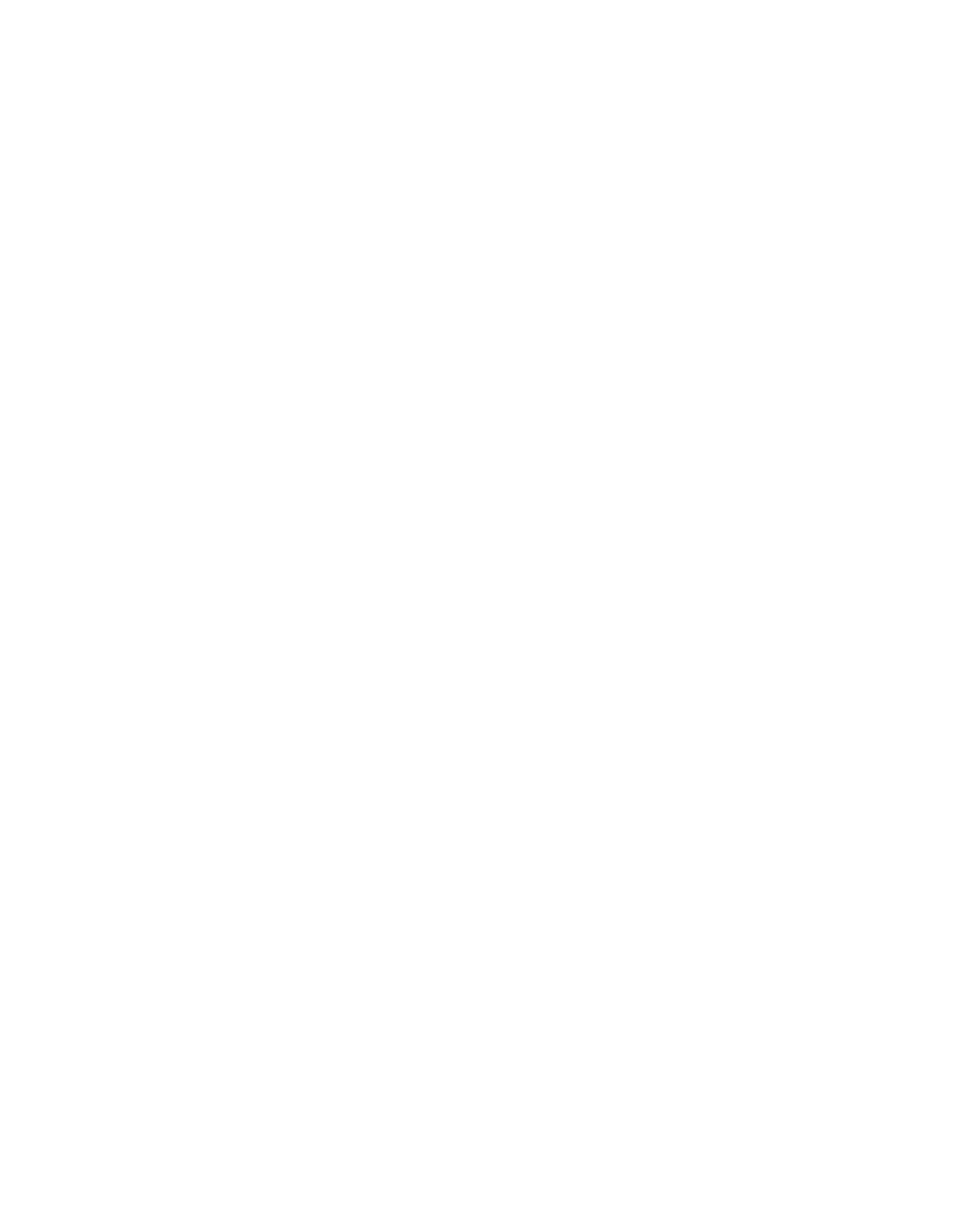# **SUBSTITUTE HOUSE BILL 1050** \_\_\_\_\_\_\_\_\_\_\_\_\_\_\_\_\_\_\_\_\_\_\_\_\_\_\_\_\_\_\_\_\_\_\_\_\_\_\_\_\_\_\_\_\_\_\_

\_\_\_\_\_\_\_\_\_\_\_\_\_\_\_\_\_\_\_\_\_\_\_\_\_\_\_\_\_\_\_\_\_\_\_\_\_\_\_\_\_\_\_\_\_\_\_

Passed Legislature - 1991 Regular Session

**State of Washington 52nd Legislature 1991 Regular Session By** House Committee on Local Government (originally sponsored by Representatives Morris, Cooper, Wynne, Peery, Ogden, Wang, Nealey and H. Myers).

Read first time February 28, 1991.

1 AN ACT Relating to emergency medical services districts excess 2 levies; and amending RCW 84.52.052.

3 BE IT ENACTED BY THE LEGISLATURE OF THE STATE OF WASHINGTON:

4 **Sec. 1.** RCW 84.52.052 and 1989 c 53 s 4 are each amended to read 5 as follows:

 The limitations imposed by RCW 84.52.050 through 84.52.056, and RCW 84.52.043 shall not prevent the levy of additional taxes by any taxing district except school districts in which a larger levy is necessary in 9 order to prevent the impairment of the obligation of contracts. As used in this section, the term "taxing district" means any county, metropolitan park district, park and recreation service area, park and recreation district, sewer district, water district, solid waste disposal district, public facilities district, flood control zone district, county rail district, service district, public hospital district, road district, rural county library district, island library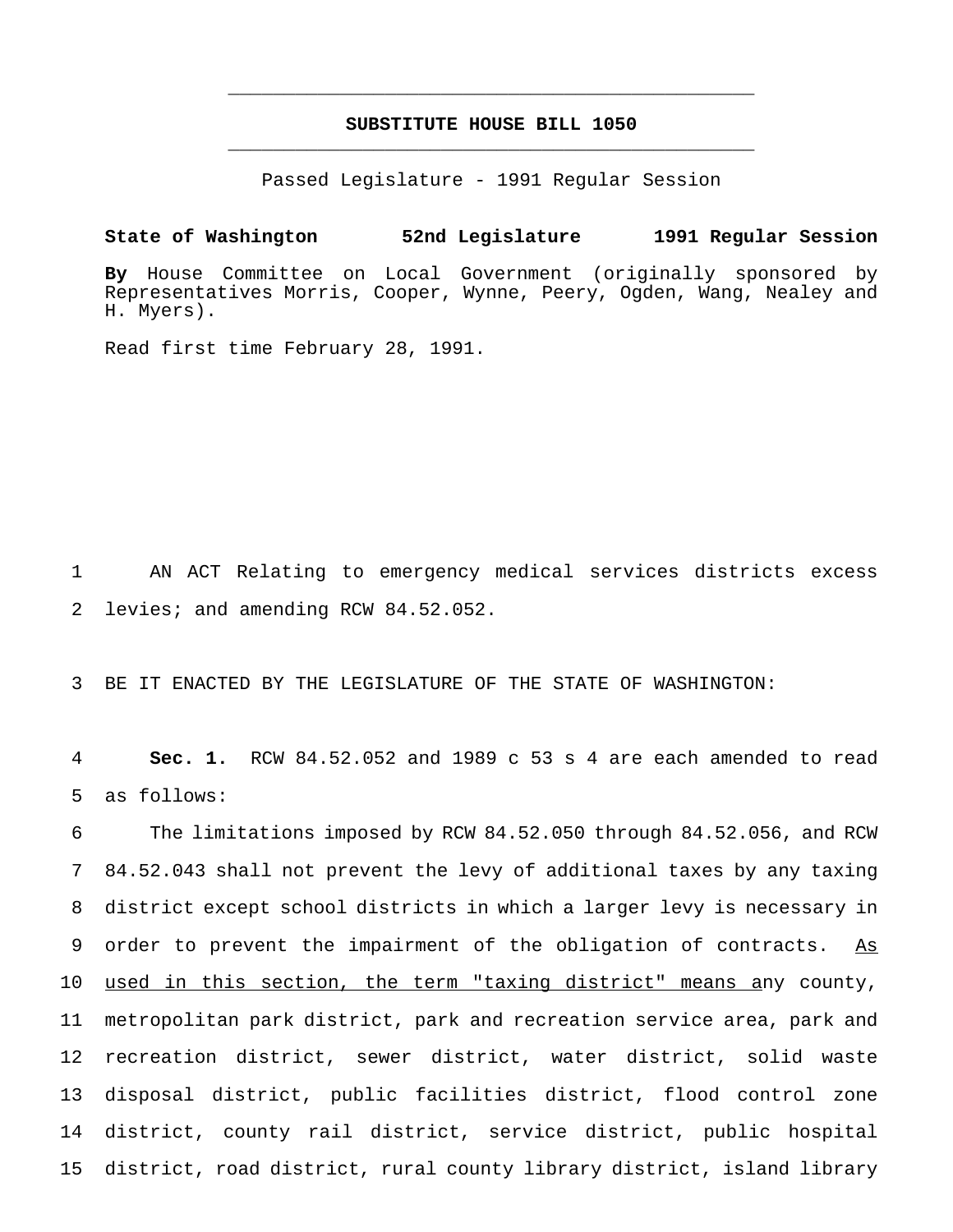district, intercounty rural library district, fire protection district, cemetery district, city, town, transportation benefit district, emergency medical service district with a population density of less 4 than one thousand per square mile, or cultural arts, stadium, 5 ((transportation benefit district)) and convention district.

 Any such taxing district may levy taxes at a rate in excess of the rate specified in RCW 84.52.050 through 84.52.056 and 84.52.043, or RCW 8 84.55.010 through 84.55.050, when authorized so to do by the ((electors of such county, metropolitan park district, park and recreation service area, park and recreation district, sewer district, water district, solid waste disposal district, public facilities district, flood control zone district, county rail district, service district, public hospital district, road district, rural county library district, island library district, intercounty rural library district, fire protection district, cemetery district, city, town, or cultural arts, stadium, 16 transportation benefit district, and convention district)) voters of 17 such taxing district in the manner set forth in Article VII, section 2(a) of the Constitution of this state, as amended by Amendment 64 and as thereafter amended, at a special or general election to be held in the year in which the levy is made.

 A special election may be called and the time therefor fixed by the county legislative authority, or council, board of commissioners, or 23 other governing body of any ((metropolitan park district, park and 24 recreation service area, park and recreation district, sewer district, water district, solid waste disposal district, public facilities district, flood control zone district, county rail district, service district, public hospital district, road district, rural county library district, island library district, intercounty rural library district, fire protection district, cemetery district, transportation benefit district, city, town, or cultural arts, stadium, and convention SHB 1050.SL p. 2 of 3